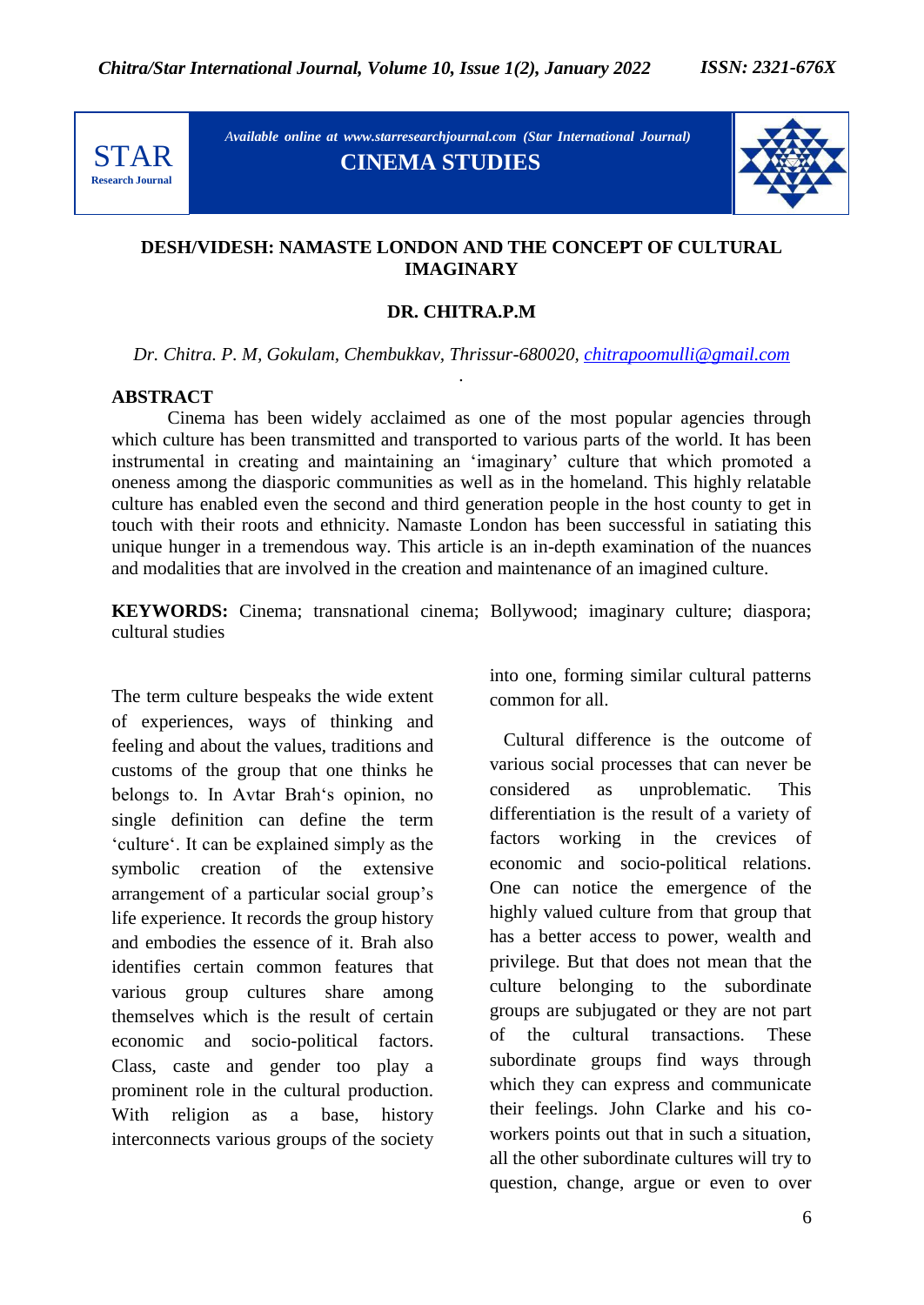throw its hegemonic status. "The dominant culture of a complex society is never a homogenous structure. It is layered, reflecting different interests within the dominant class (e.g., an aristocratic versus a bourgeois outlook), containing different traces from the past (e.g., religious ideas within a largely secular culture) as well as emergent elements in the present." (Clarke, J. 12). So, cultural discourse should be understood in relation with the power politics among various groups.

 The concept of identity, just like culture, is equally a slippery one with a constant transformation happening to its dimension day by day. The notion of identity differentiates "us from them" and it is not the same in every situation. According to Brah (1996), so far only E. H. Erickson (1968) and P. L. Berger and T. Luckman (1971) has come out with some success while defining the term 'identity'. Erickson calls it a procedure 'located' in the vital region of the individual and a feeling that initiates similarity and progression. He further adds up that identity formation as a process is unconscious most of the times in which both the inner and outer factors combine together to create an aching or exhilarated 'identity consciousness'. Keeping in mind these findings, Berger and Luckman (1971) stated that actuality is a social construction and even though an individual faces multiple realities every day, one single factor is always taken as the acceptable reality. This accepted reality consisting of a group of meanings, is shared among others.

 Stuart Hall in his article "Cultural Identity and Diaspora" defines identity as something which is not translucent or uncomplicated. Apart from considering identity as an already attained entity, Hall insists on considering identity as a creation which is never absolute, always in action and always composed within and not outside representation. To make the notion clearer, he proposes two methods to analyse and understand the concept of cultural identity. The first method is to consider cultural identity as part of a shared culture which individuals with a shared history and ancestry have in common. Such cultural identities mirror our common experiences and shared cultural signifiers that unify those who share the same and thereby providing them with fixed, unchanging and free flowing codes of meaning. This oneness must be the thing that diaspora should unearth, locate and highlight through cinematic representation. This aspect of cultural identity, according to Hall, is the differences that comprise "what we really are", or in a better aspect "what we have become". "Cultural identity, in this second sense, is a matter of 'becoming' as well as of "being". It belongs to the future as much as to the past. It is not something which already exists, transcending place, time, history and culture" ("Cultural Identity and Diaspora" 225).

 Rather than stuck in the essentialized interpretation, cultural identities are subjected to the nuances of history, power and culture. Hall insists that these identities are not concerned only about the unearthing of the past but rather, cultural identities are the attributes we provide to the variety of methods in which we are placed within the narratives of the past. This realization will help to analyse and assimilate the real traumatic and painful colonial experience while representing it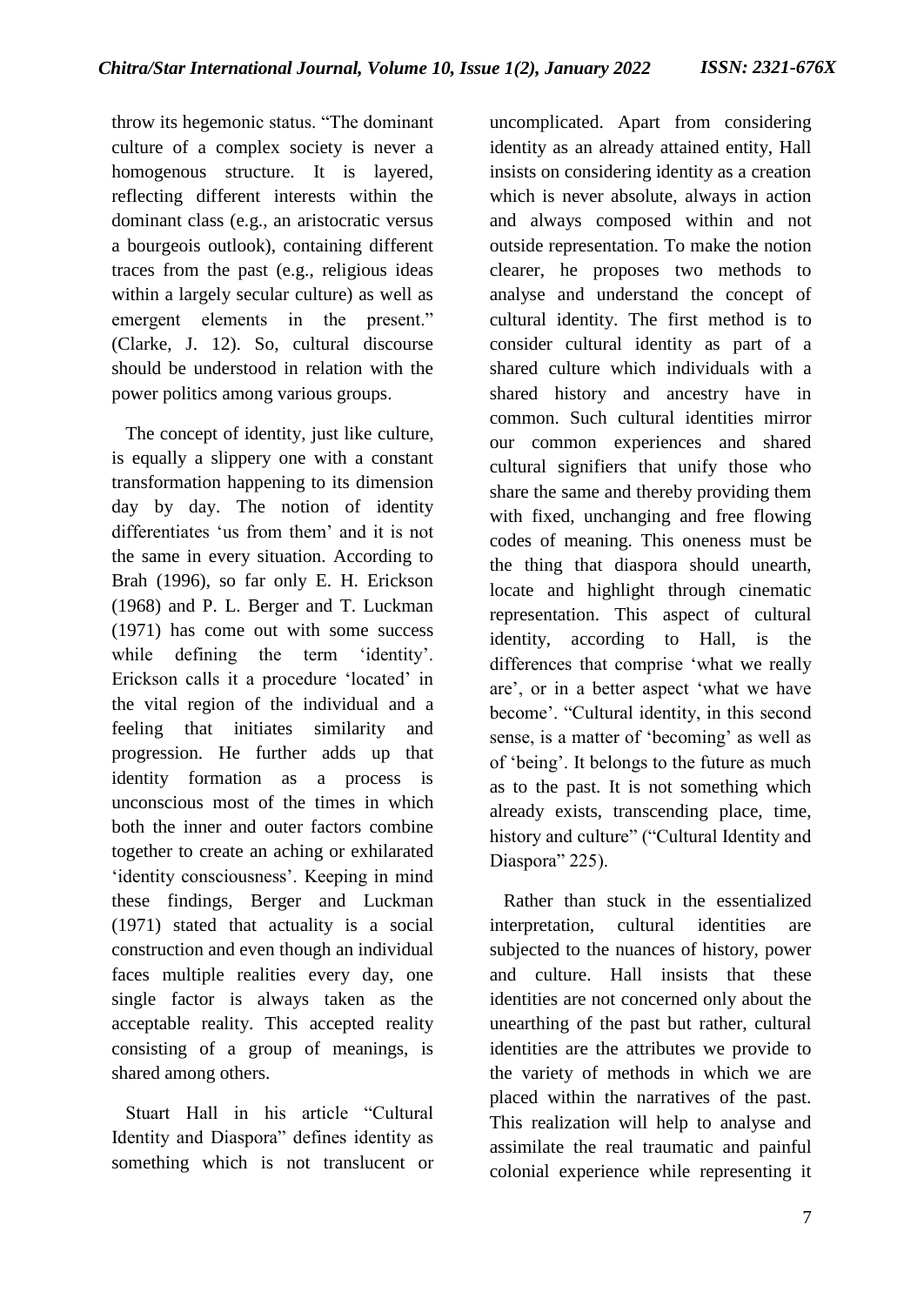cinematically. This regime of power in connection with the "West" in South Asian Diasporic discourse belongs to the Foucauldian concept of power/knowledge couplet and this particular kind of knowledge is internal and not external. "It is one thing to position a subject or set of peoples as the "Other" of a dominant discourse. It is quite another thing to subject them to that 'knowledge' not only as a matter of imposed will and domination by the power of inner compulsion and subjective con-formation to the norm" ("Cultural Identity and Diaspora" 226).

 Displacement marks diaspora into a specific category with its members linked to a mobile culture or a culture that has journeyed to somewhere new and developing an identity that is an amalgamation of the past and the present. Diaspora includes the fusion of migrancy and pursued cultural bonding that specify certain racial, national and ethnic groups that are disbanded all over the world, due to the after effects of modern imperialism. One of the prominent features of the diasporic experience is the premonition of being trapped between two worlds. As Salman Rushdie says in "Imaginary Homelands": "[S]ometimes we feel that we fall between two stools" (431). Contrarily, diasporic subjects have only an 'imaginary homeland' that subsists in narratives and repressed snippets of memory and the other emigrants will always be considered, concomitantly, as 'insiders and outsiders'. The feeling of being neither here nor there leads to a sense of alienation in the diasporic subject and results in a strong bonding between the members of the community.

 The sense of shared history is often prevalent among them and also an imaginary link to a fantasised homeland which, according to Vijay Mishra in "The Diasporic Imaginary: Theorising the Indian Diaspora", and is usually described in terms of "ethnic homogeneity" (448). According to him, "Diasporas very often construct racist fictions of purity as a kind of … pleasure around which antimiscegenation narratives of homelands are constructed against the reality of the homelands themselves." (449). These narratives help the diasporic subjects to surpass the painful despair of estrangement and intense nationalism helps them to ward off the damages done by exile by allocating to them an ideological elixir for their almost lost heritage.

According to Mishra, these fantasy homelands compensate for the loss happened due to the traumatic displacement. It is the notions of national and cultural identity that serves to bind the diasporic communities together. According to Avtar Brah, "…all diasporas are differentiated, heterogeneous, contested spaces, even as they are implicated in the construction of a common we" ("Thinking Through" 444). Brah insists upon the prevalence of the connections between numerous diasporic communities and she points out a "common we" that which has to be taken into consideration. Further, Brah proposes the existence of shared cultural practices, shared narratives and shared power selections. Brah proposes further a convergence of narratives that provide for the creation of an "imagined community" out of a particular diaspora. She points out certain narratives that are distinctive to a specific Diaspora which are endlessly "...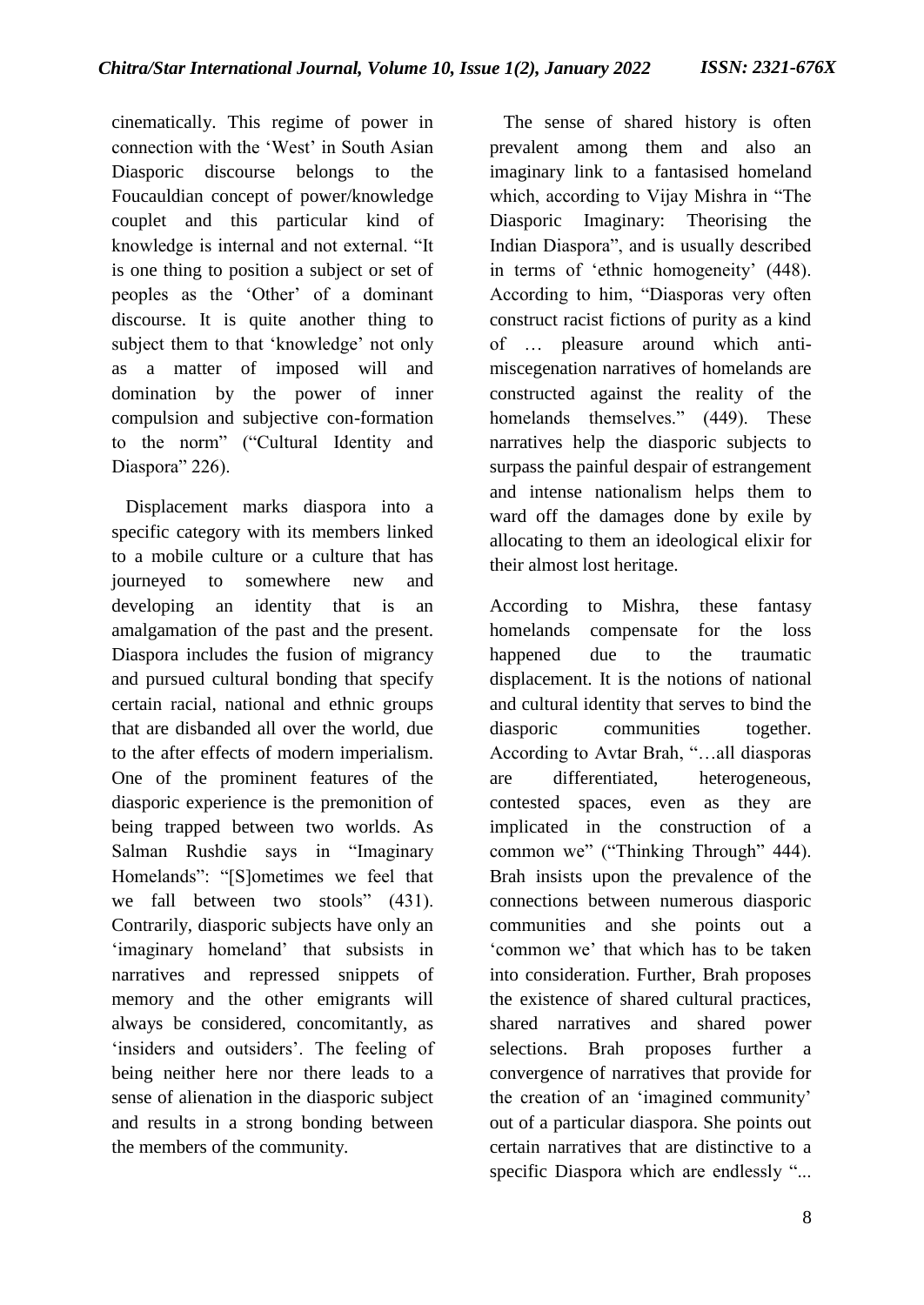lived and relived, produced, reproduced and transformed through individual as well as collective memory" ("Thinking Through" 444).

 The diasporic narratives and the communities they signify are accidental, flexible and reliant on social practices that are ceaselessly amended and in motion. Even though these communities make use of these improvisational methods to get along and adjust with the host society, there are many works confirming and authenticating the fact that diasporic narratives are improvised narratives. Here, it is worth quoting the exact words of Brah that "... the identity of a diasporic imagined community is far from fixed or pre-given" and that the identity is always "constituted within the crucible of the materiality of everyday life (and) in the everyday stories that we tell each other individually and collectively" ("Thinking Through" 444). But Bill Ashcroft and his co-authors argue that the term diaspora can be defined in a better way as a "traveling culture' as it means a culture that changes, develops and transforms itself according to the various influences it encounters in different places" (Ashcroft 427).

 According to Edward Said (2006) and Vijay Mishra (2006), diasporas are frequently positioned on the idea that dispersed cultures are prone to conceptualize "imaginary homelands" into narratives that are disputably excluded and periodically racist. Thus, a diaspora is something of an extemporization itself, constructed from narratives and movements that share segments of lack of prediction and a powerful adaptive element.

 Bollywood cinema, with its glorious history, has played a prominent role in the creation of a national identity as well as a collective cultural imaginary among the diasporic subjects. According to Appadurai, "... film is perhaps the simple strongest agency for the creation of a national mythology of heroism, consumerism, leisure, and sociality…" ("Public Modernity‖ 8). As Ashis Nandy points out, "… the popular film is lowbrow, modernizing India in all its complexity, sophistry, naiveté and vulgarity. Studying popular film is studying Indian modernity at its rawest, its crudities laid bare by the fate of traditions in contemporary life and arts. Above all, it is studying caricatures of ourselves." ("The Secret" 7).

 Beginning as a counter-model, the NRI (Non Resident Indian) became the symbol of the Indian achiever asserting his ethnic identity in the global arena and who is a successful, male, wealthy, family-based, techno-savvy and above all a Hindu, all at once. Bollywood movies began providing the diasporic subjects their long- awaited prominence and position in the Indian society through new practices or by rejuvenating the old ones. The movies that came after 1991 dealt with themes dealing with the diaspora and their nationalist, ethnic and cultural discourses and they glorified the NRI as the emergent middle class with the best intentions of his homeland in mind. In one way or the other, cinema acts a medium for the endorsement, instruction and dispersal of the nationalist discourse that proclaims the righteousness of consumerism and constancy of cosmopolitanism. There validations and qualifications are transmitted to the diasporic communities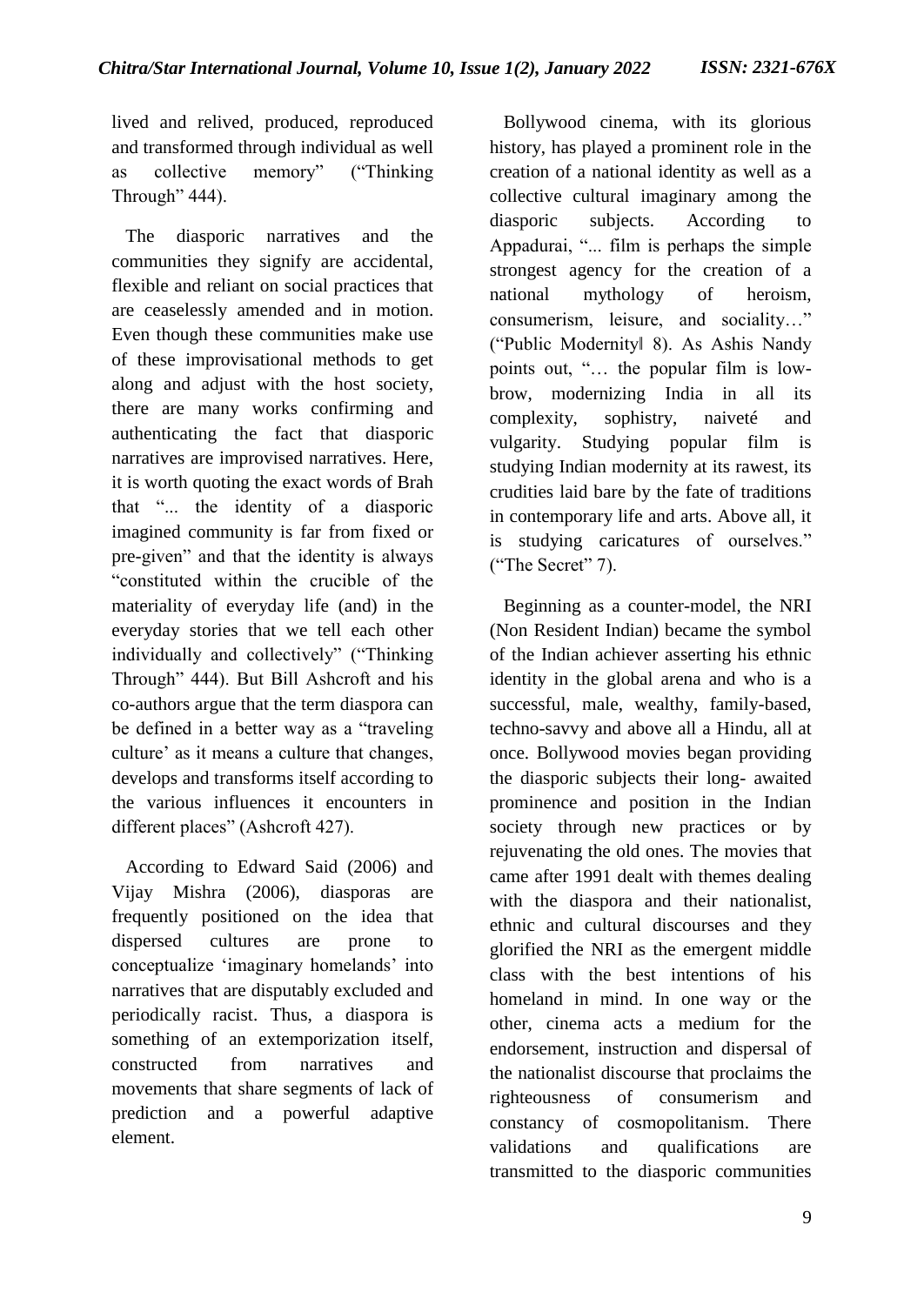through cinema and using these movies as a base, the South Asian diasporic communities create a cultural imaginary that helps them to reconnect with their homeland and in bringing a sense of 'self' in the host society.

 As far as Bollywood is concerned, these culturally transmitted ideals and ethics play a decisive factor in the character determination and identity formation of the second and third generation diasporic subjects all over the globe. The 'ideal' South Asian identity got crystallized in the Bollywood movies and it projected and transmitted the same into the living rooms of the NRI"s in a tremendous way that led to the production of an imaginary homeland concept in their minds. As Dwyer and Patel point out: "part of its habit and speech, dress and manners, back ground and foreground" ("Cinema India"8). The prominent theme dealt by the Bollywood cinema has been the diasporic imaginary and the hopeless struggles faced by the frustrated firstgeneration South Asians in their attempt to retain the South Asian moral principles within societies which include second generation diasporic subjects, who have little or no affinity and attachment with the sub- continent and its ideologies. Repeatedly these movies pictured the transnational South Asian as "more traditional and culturally authentic than their counterparts in India" (Ganti, "Bollywood" 43). This led to the production of a particular type of cultural imaginary in both the diasporic communities as well as those in the subcontinent. Bollywood movies, dealing with diasporic themes and subjects, created a unique kind of imaginary culture amongst the diasporic subjects about the concept of homeland and its qualities.

 Diasporic consciousness is a composite mixture of myriad forces like ethnic, cultural, national entities and some of the psychological issues that came into existence because of the displacement. According to Appadurai's 'theory of rupture", media and migration acts as two poles of influence on how modern subjectivities are imagined. He argues that the electronic media such as the cinema, provides new material "for self- imagining as an everyday social project" and thus producing "communities of sentiment" ("Modernity at Large" 8). This is somewhat identical to Benedict Anderson"s notion of "imagined communities" which claim that it is possible to distinguish "by the style in which they are imagined" ("Imagined" Communities" 6).

 Like Appadurai, Anderson"s work also accentuates the historical part played by the media in validating communities to come up to the fact that they are related to themselves as well as to others "in profoundly new ways" ("Imagined Communities" 37). Steven Vertovec elaborated these views by describing the 'diasporic consciousness' as a feeling of relationship across disseminated domains that provide members of a particular diasporic community with numerous allusion points through which they recognize both a homeland and their country of settlement ("Three Meanings of Diaspora" 147). In short, Bollywood movie consumption "facilitates and mobilizes the transnational imagination and helps to create new ways for consumers to think of themselves as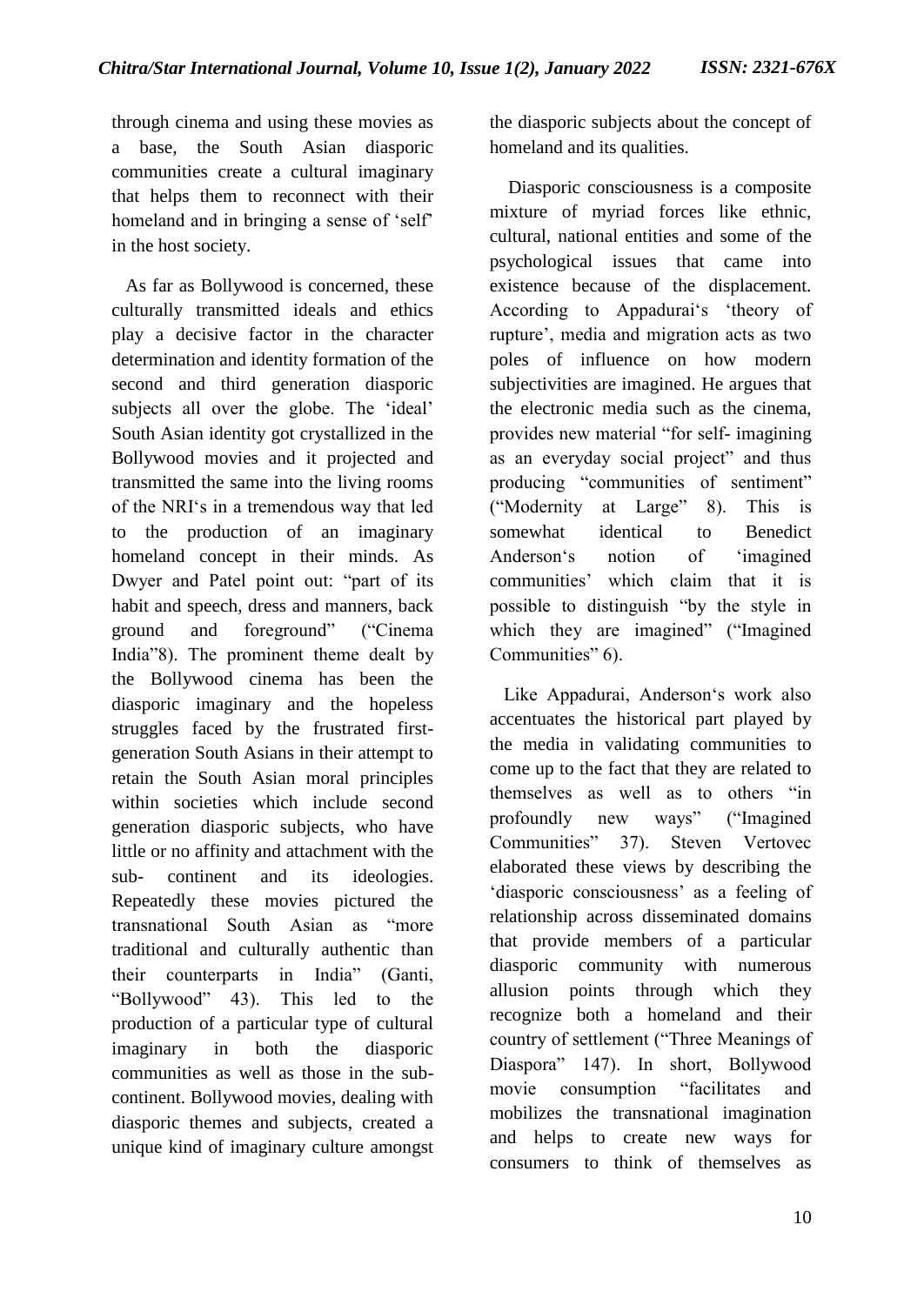Asian" (Cayla 216). An imaginary cultural ethnicity and identity too is imbibed in the community minds and affects the diaspora in very individual and local ways, depending upon their individual explicative frame works. Therefore, these movies help the subjects in identifying their homelands as well as their land of settlement or what Clifford in his work Diasporas describes as "discrepant cosmopolitanism", in which subjects encounter existential presence and involvement in South Asia as well as in the host societies. Hence, Bollywood helps them in understanding the homeland and incorporate it into their identity projects and also to ensure that the traditional value of the sub-continent is always present in the process of self- monitorization.

 An obligation to adhere to the homeland values is portrayed in the Bollywood movies by representing the sub-continent as the "exotic Other" which is in opposition to the values of the western society. It helps the diasporic subjects to keep in touch with their culture and imbibe the adequate behaviour and role enactments that their South Asian culture demands them. All these point towards what Vertovec describes as "diaspora as a mode of cultural production" ("Three Meanings"153) through which a type of diasporic consciousness transpires in the oncoming generation members of the diasporic communities. The world envisaged by the Bollywood as a social and cultural entity helps its audience to connect with the subcontinent of their collective imagination and acts as a link that replaces the actuality living in the continent. Thus, Bollywood communicates to an imagined community that is restricted and sovereign at the same time.

 The Bollywood movie Namaste London (2007) directed by Vipul Amruthlal Shah, coalesces "Namaste" that suggests a South Asian welcoming part with that of "London", suggesting a diasporic interference. The first impression of this movie will be the portrayal of the East/West dichotomy but a deeper probe leads to the artistic and splendid representation of the cultural imaginary that Bollywood constructs in the national as well as in the diasporic scapes. What makes Namaste London unique is the change in the role-play; it is the male character who is moving from the Indian sub-continent to the United Kingdom, London. Usually, gender migration happens as a result of marriage, and women, in particular, are forced to leave behind their homeland and accompany their consecutive spouses to the various parts of the world.

 The director of this movie, Shah, took the gargantuan risk of a male lead leaving the homeland, accompanying his wife, anticipating a beautiful and bountiful life in London. In a nutshell, Namaste London is about a girl who was brought up in London and who has almost severed her Indian roots and her father taking her to the homeland and making her marry a person out of her choice. East colliding with the West is the peripheral understanding of this movie but a further reading showcases the imaginary cultural traits embedded in its narrative, that helps the diasporic as well as the audience at home, spun out the dream like tales from which one derives pleasure and satisfaction. Bollywood has seen many a number of movies that deals with the glorification and hailing of the sanctity of the homeland. This entire movie is about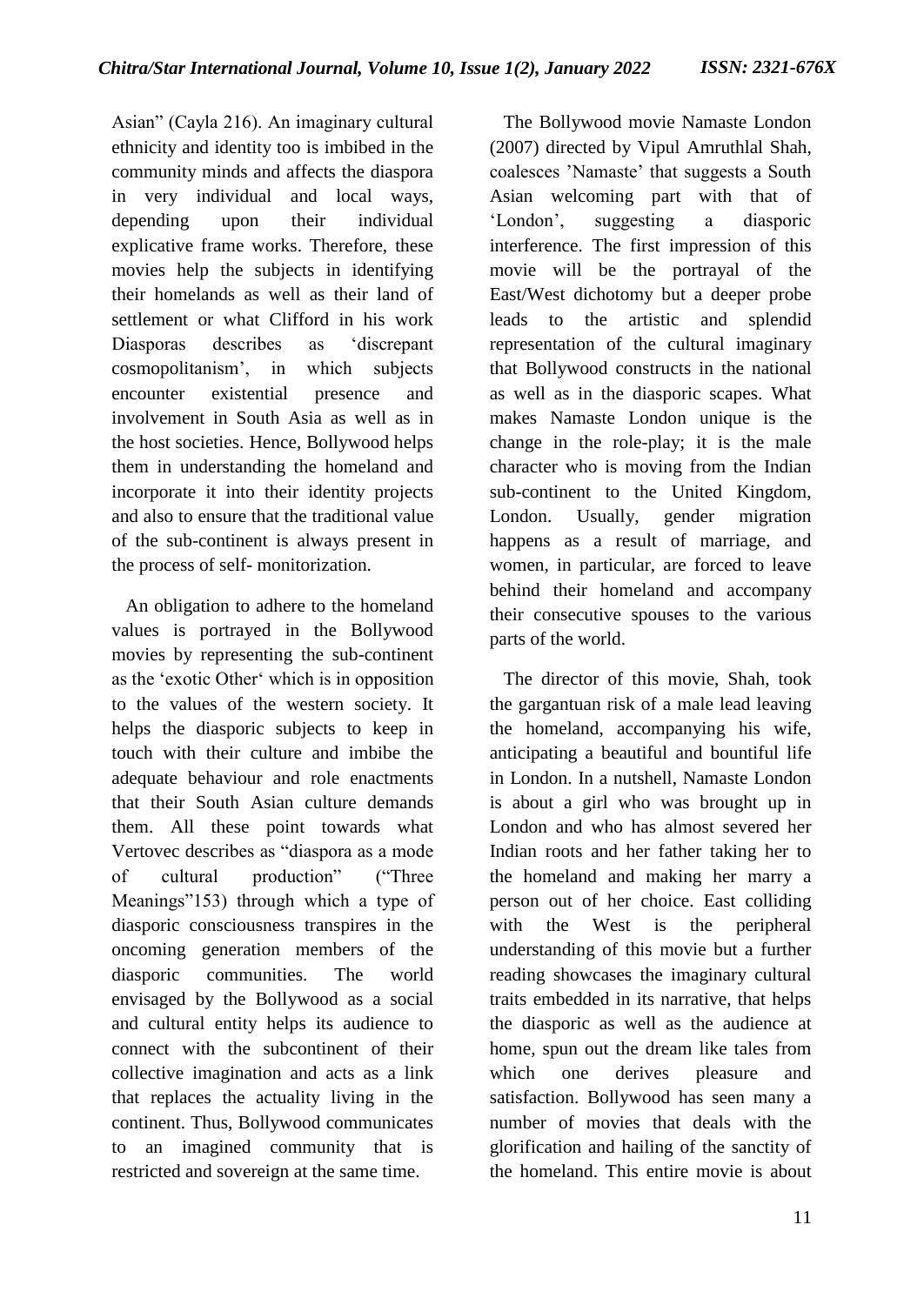the task undertaken by the hero bringing the woman, back into her ethnicity and understanding and appreciating her roots.

As the nationalist narrative's adherence to the male protagonist taking all hardships in inculcating the purity and morality of the subcontinent in the way-ward female protagonist, Namaste London too revolves around Arjun"s (Akshay Kumar) pain and hardship in bringing back Jazz (Katrina Kaif) back to her core kinship and national identityThe whole movie is shot in London, portraying the glaring contrasts it exhibits with the sub-continent. It is a celebration of the ultimate "man" or the 'mard'(in Hindi) who inculcates all the essential essences of his nation and his strict adherence to its values and spreading it where ever he migrates to. Through the various characters, what the director has done is the fabrication of an illusory culture of the West which appeals and rises up to the imaginary standards of the audience back in the sub-continent. On the other hand, Arjun is the ideal hero, who represents the homeland to its fullest with his aura and heroism. The female protagonist is the representative of the second or third generation diasporic subjects who are in a dilemma about what to choose and what to follow. Sometimes they are ashamed of their cultural belonging and in order to gain the inclusion into the western society, they change their identity and attitude. There are instances where some characters having second thoughts about choosing exile over their home land. The clichéd patriotism evoking scenes makes the movie a blockbuster among the diasporic communities because of the imagined reality that it creates for the communities

back here in the sub-continent as well abroad.

 Namaste London is one of the finest examples for standardising the role played by Bollywood in the maintenance of an imagined identity and culture in the diasporic communities. Bollywood provides an ample space for these communities in negotiating and reconciling various issues faced by the diasporic subjects both collectively as well as individually. It offers the diasporic subjects a particular imaginary reality that helps them to reconcile with their Eastern and Western relationship ideals and oppositional cultural discourses. Through reaffirming the pride in their homeland's heritage, evoking longing and romance and reinforcing family values and a sense of kinship, Bollywood feeds the creative and imaginative escapist mentality of the audience at home and those settled abroad. It clearly acts as a reference point for young third generation diasporic individuals while seeking an understanding and assimilation of their roots and South Asianess even though they maintain an aloofness about the part played by these movies in their identity construction. Bollywood has become an internationally recognised obsession for the South Asian Diasporic people since they attain both pleasure and instruction/ideology while watching movies belong to this category.

## **BIBLIOGRAPHY**

Anderson, Benedict. *Imagined Communities: Reflections on the Origin and the Spread of* Nationalism*.* Verso, 1991.